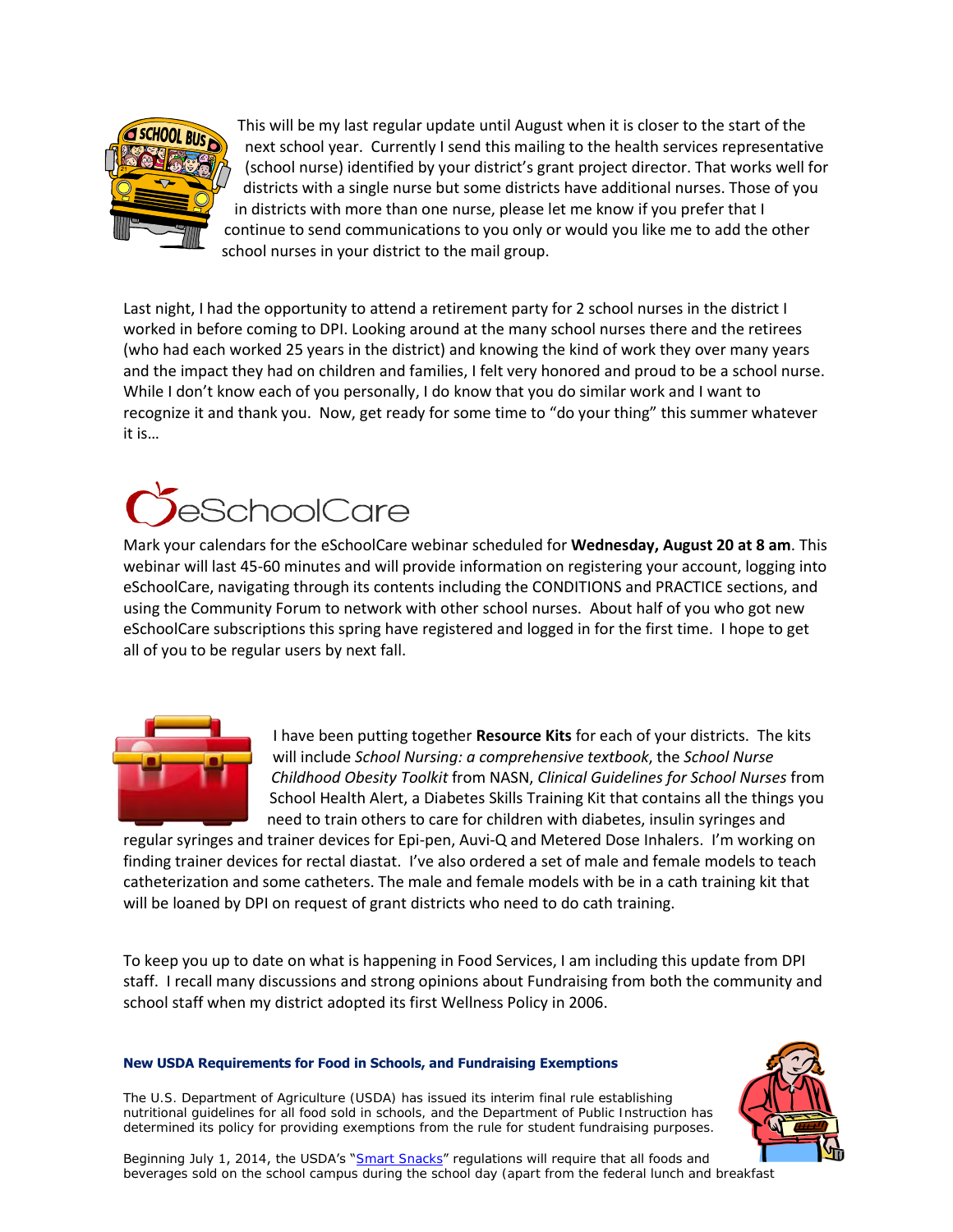programs) must comply with new nutrition standards. This includes a la carte, school store, snack bar, and vending machine sales as well as food produced during culinary classes that is sold to students. A [brochure](http://fns.dpi.wi.gov/files/fns/pdf/smartsnks_br.pdf) and a [chart](http://fns.dpi.wi.gov/files/fns/pdf/allfoods_summarychart.pdf) detailing the guidelines are available online.

The rule also requires the DPI to establish limitations on the number of fundraisers held during school hours that may be exempt from the nutrition standards each school year. Following extensive feedback from a survey sent throughout Wisconsin, the DPI has determined that in Wisconsin, schools may allow up to two fundraiser exemptions per student organization per school year. The department is grateful for the breadth of feedback received.

The USDA will also require that potable water, already required during lunch, must now be made available to children at no charge in the cafeteria during breakfast meal service.

The DPI School Nutrition Team is offering [training on the regulations](http://fns.dpi.wi.gov/fns_snt_training) at its School Nutrition Skills Development Courses (SNSDC) around Wisconsin this summer. The team also offers helpful resources, recorded trainings, and USDA guidance on Smart Snacks on its (continually updated) [website.](http://fns.dpi.wi.gov/fns_cnrsnp#cf)

One highlighted resource is a [tool from the Alliance for a Healthier Generation](https://schools.healthiergeneration.org/focus_areas/snacks_and_beverages/smart_snacks/alliance_product_calculator) that simplifies record-keeping and also makes it easy to see whether a food or beverage complies with the new standards.

While the transition will take some adjustment, the goal of the new federal regulations is improving the health and well-being of children and creating an environment that reinforces the development of healthy eating habits. Schools play an important role in providing access to healthy food and in limiting conflicting messages regarding healthy habits.

Last, I am including information from the CDC about a new toolkit—Increasing Access to Drinking Water in Schools. The previous update notes that schools must now make drinking water available to students during breakfast as well as lunch.

**CDC Healthy Schools** 

The Right Place for a Healthy Start

# **NEW Tool Kit!**

# **[Increasing Access to Drinking Water in Schools](http://www.cdc.gov/healthyyouth/npao/wateraccess.htm)**

CDC's new tool kit, *[Increasing Access to Drinking Water in Schools](http://www.cdc.gov/healthyyouth/npao/wateraccess.htm)*, helps schools make the healthy choice the easy choice for all students by ensuring access to free drinking water as an alternative to sugarsweetened beverages before, during, and after school. The [easy-to-use tool kit](http://www.cdc.gov/healthyyouth/npao/wateraccess.htm) includes needs assessment tools, implementation strategies, and evaluation guidance to improve access to drinking water as part of a healthier nutrition environment in schools.

Drinking water in place of sugar-sweetened beverages can help students stay hydrated and may improve cognitive function. Children and adolescents spend much of their time at school, and by providing access to healthier choices, students can stay healthy and ready to learn.

School health councils, nutrition services providers, principals, teachers, parents, and other school staff can follow [key steps](http://www.cdc.gov/healthyyouth/npao/wateraccess.htm) and use the [planning guide and resources](http://www.cdc.gov/healthyyouth/npao/wateraccess.htm) to:

- Meet USDA *[Smart Snacks in School](http://www.cdc.gov/healthyyouth/nutrition/standards.htm)* requirements to provide free drinking water in the National School Lunch Program and the School Breakfast Program.
- Help make free drinking water readily available across the school campus.